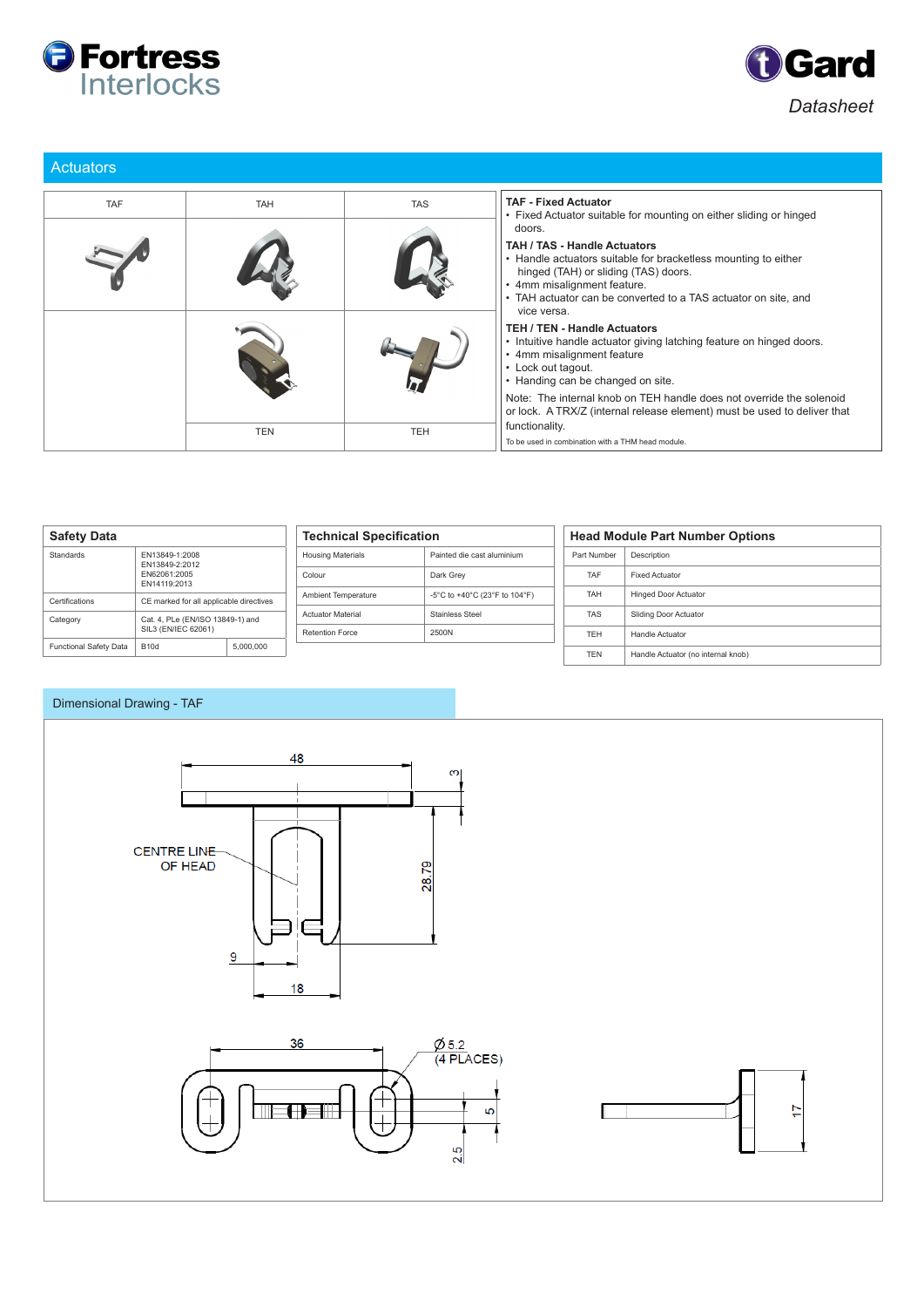

## Actuators









## Dimensional Drawing - TAS